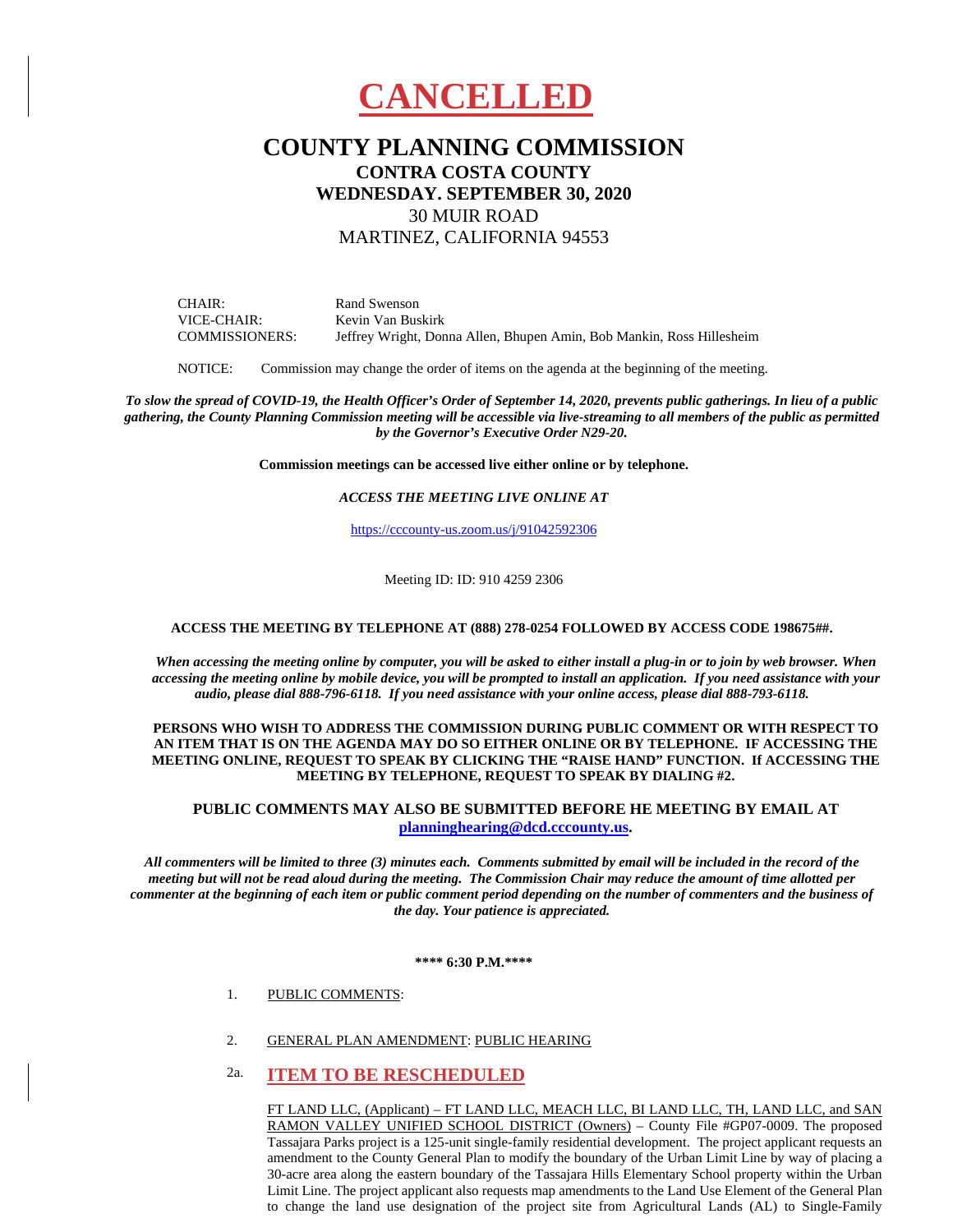Residential High Density (SH), Parks and Recreation (PR), and Public/Semi-Public (PS). The project site is a 771-acre area comprised of four parcels located along Camino Tassajara at the eastern boundaries of unincorporated Danville and the City of San Ramon. [Zoning: Exclusive Agricultural (A-80), APNs: 220-100- 023, 206-030-065, 223-020-018, 223-020-021] ST Staff Report

### 3. REZONING: PUBLIC HEARING

# 3a. **ITEM TO BE RESCHEDULED**

FT LAND LLC, (Applicant) – FT LAND LLC, MEACH LLC, BI LAND LLC, TH, LAND LLC, and SAN RAMON VALLEY UNIFIED SCHOOL DISTRICT (Owners) – County File #RZ09-3212. The proposed Tassajara Parks project is a 125-unit single-family residential development. The project applicant requests to rezone the project site from an Exclusive Agricultural (A-80) district to a project-specific Planned Unit (P-1) district. The project site is a 771-acre area comprised of four parcels located along Camino Tassajara at the eastern boundaries of unincorporated Danville and the City of San Ramon. [Zoning: Exclusive Agricultural (A-80), APNs: 220-100-023, 206-030-065, 223-020-018, 223-020-021] ST Staff Report

### 4. SUBDIVISION: PUBLIC HEARING

# 4a. **ITEM TO BE RESCHEDULED**

FT LAND LLC, (Applicant) – FT LAND LLC, MEACH LLC, BI LAND LLC, TH, LAND LLC, and SAN RAMON VALLEY UNIFIED SCHOOL DISTRICT (Owners) – County File #SD10-9280. The proposed Tassajara Parks project is a 125-unit single-family residential development. The project applicant requests approval of a vesting tentative map to subdivide the project site into 125 single-family residential lots, as well as various open space and special use parcels. The project applicant also requests approval of exceptions to the following provisions of Title-9 (Subdivisions): 1) frontage improvements and pavement widening; 2) street lights within one mile of an existing school; 3) frontage improvements on the side or sides of the roadway adjacent to a subdivision; 4) sidewalks within one mile of an existing school; 5) placement of overhead utility distribution facilities underground; and 6) collect and convey drainage standards. The project site is a 771-acre area comprised of four parcels located along Camino Tassajara at the eastern boundaries of unincorporated Danville and the City of San Ramon. [Zoning: Exclusive Agricultural (A-80), APNs: 220-100-023, 206-030- 065, 223-020-018, 223-020-021] ] ST Staff Report

### 5. DEVELOPMENT PLAN: PUBLIC HEARING

# 5a. **ITEM TO BE RESCHEDULED**

FT LAND LLC, (Applicant) – FT LAND LLC, MEACH LLC, BI LAND LLC, TH, LAND LLC, and SAN RAMON VALLEY UNIFIED SCHOOL DISTRICT (Owners) – County File #DP10-3008. The proposed Tassajara Parks project is a 125-unit single-family residential development. The project applicant requests approval of a Preliminary and Final Development Plan to allow: 1) development of 125 single-family residential lots; 2) roadway and infrastructure improvements; 3) grading activities of approximately 300,000 cubic yards for site preparation and mitigation of landslide hazards; and 4) offsite circulation improvements at the Tassajara Hills Elementary School parking lot. The project also includes a: 5) request for a Tree Permit to remove up to 19 code-protected trees; 6) a proposed Development Agreement between Contra Costa County and FT Land LLC, and 7) a Preservation Agreement between Contra Costa County, the City of San Ramon, and the East Bay Regional Park District. The project site is a 771-acre area comprised of four parcels located along Camino Tassajara at the eastern boundaries of unincorporated Danville and the City of San Ramon. [Zoning: Exclusive Agricultural (A-80), APNs: 220-100-023, 206-030-065, 223-020-018, 223-020-021] ST Staff Report

#### 6. CEQA CONSIDERATION:

# 6a. **ITEM TO BE RESCHEDULED**

FT LAND LLC, (Applicant) – FT LAND LLC, MEACH LLC, BI LAND LLC, TH, LAND LLC, and SAN RAMON VALLEY UNIFIED SCHOOL DISTRICT (Owners) – For the purposes of compliance with the provisions of the California Environmental Quality Act (CEQA), a Final Environmental Impact Report (EIR)